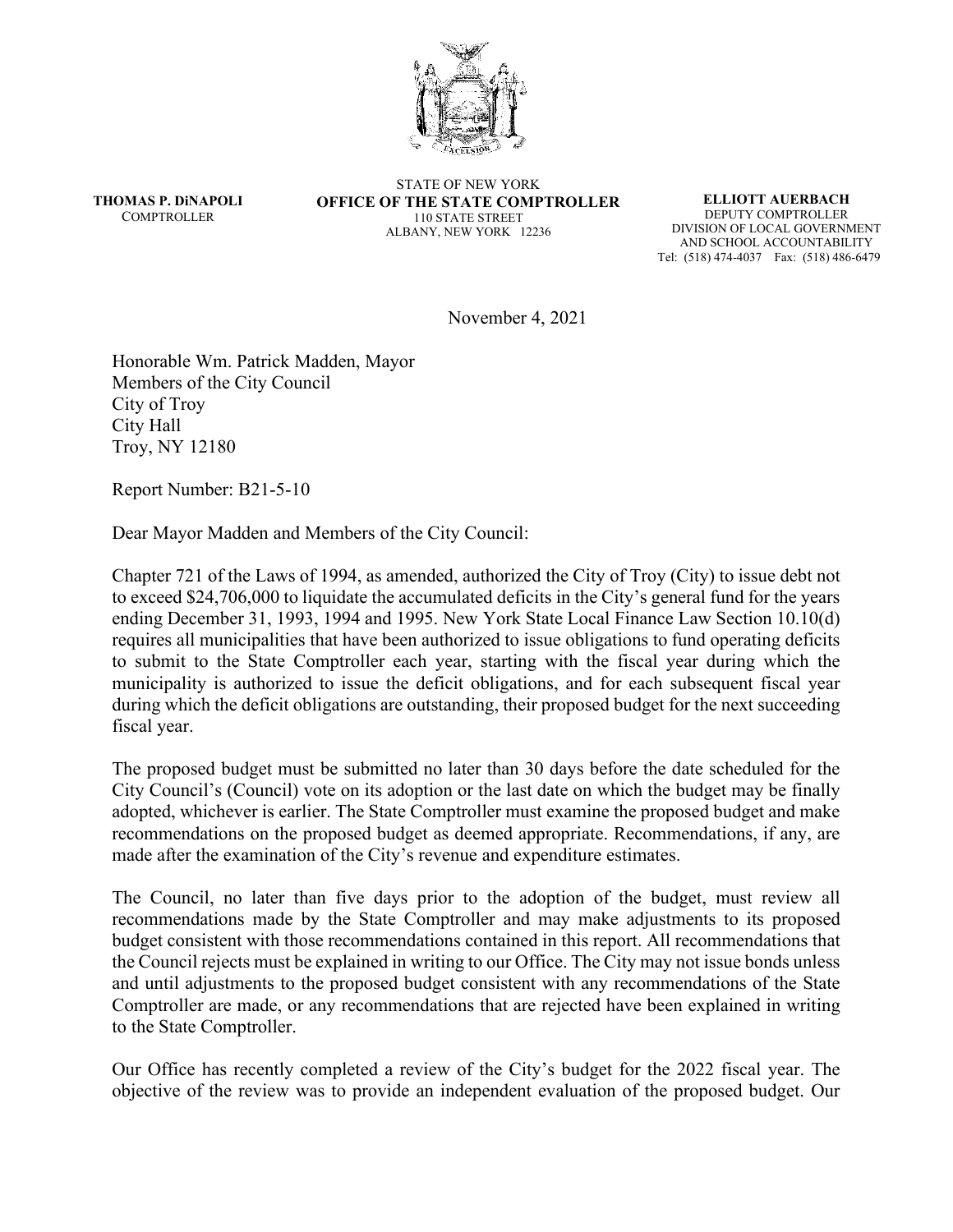review addressed the following question related to the proposed City budget for the upcoming fiscal year:

• Are the significant revenue and expenditure projections in the City's proposed budget reasonable?

Based on the results of our review, we found that the significant revenue and expenditure projections in the 2022 proposed budget are reasonable. However, we identified certain revenue and expenditure projections that should be reviewed by the Mayor and Council.

To accomplish our objective in this review, we requested your proposed budget, salary schedules, debt payment schedules and other pertinent information. We identified and examined significant estimated revenues and expenditures for reasonableness with emphasis on significant and/or unrealistic increases or decreases. We analyzed, verified and/or corroborated trend data and estimates, where appropriate. We identified any significant new or unusually high revenue or expenditure estimates, made appropriate inquiries and reviewed supporting documentation to determine the nature of the items and to assess whether the estimates were realistic and reasonable.

The scope of our review does not constitute an audit under generally accepted government auditing standards (GAGAS). We do not offer comments or make specific recommendations on public policy decisions, such as the type and level of services under consideration to be provided.

The proposed budget package submitted for review for the 2022 fiscal year (summarized in Figures 1, 2 and 3) consisted of the following:

- Budget Message
- 2022 Proposed Budget
- Supplementary Information





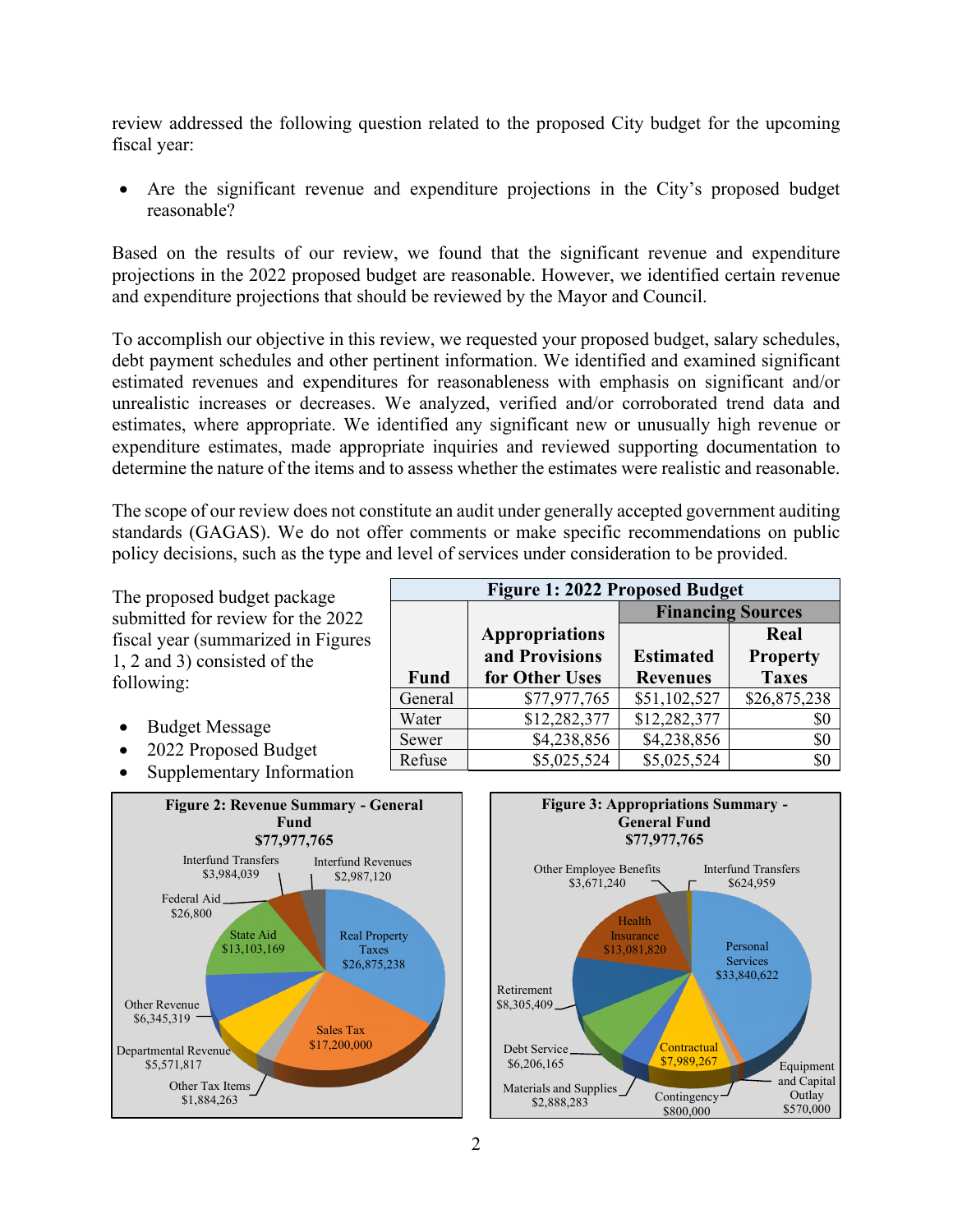Our review disclosed the following findings which should be reviewed by the Mayor and Council, with appropriate action taken as necessary in accordance with the requirements in Local Finance Law Section 10.10.

## **Water Fund Revenues**

Metered Water Rents – The proposed water fund budget includes estimated revenues of \$4,350,000 for metered water rents. While the estimated revenues appear reasonable, the realization of these revenues is contingent upon the Council's approval of a proposed water rate increase of \$.20 per 1,000 gallons of usage or approximately six percent. If the rate increase is not approved, or is approved at a different amount than the proposed rate, the water fund budget should be modified accordingly.

Town of Halfmoon and Water Commissioners of the Town of Waterford (Commissioners) Water Rents – The proposed water fund budget includes estimated revenues of \$1.7 million for water rents assessed to the Town of Halfmoon and Commissioners,<sup>[1](#page-2-0)</sup> which appear reasonable based on the recorded revenues of approximately the same amount in 2020. However, based on the recorded revenues for the first nine months of 2021, we project that the City will only realize approximately \$1.2 million of the estimated \$1.9 million in water rent revenues in 2021, resulting in a potential revenue shortfall of approximately \$700,000.

City officials told us these revenues were impacted by unseasonably rainy weather in 2021, resulting in reduced water usage (e.g., watering of lawns) and sales. However, in recent years, these revenues have also been impacted because the Town of Halfmoon and Commissioners entered water sales agreements with other entities, purchasing a portion of their water supply from them instead of only the City. The Town of Halfmoon entered a water sales agreement with the Saratoga County Water Authority, requiring the Town to purchase a minimum of one million gallons per day, and the Commissioners entered a water sales agreement with the City of Cohoes, which does not contain a required minimum purchase amount.

Furthermore, the City's water sales agreements with the Town of Halfmoon and Commissioners do not contain required minimum purchase amounts. As a result, City officials' ability to estimate the amount of water that the Town of Halfmoon and Commissioners will purchase from the City and the corresponding revenues to be realized is hindered.

We caution the Council to be mindful of this when adopting the budget. In addition, City officials should closely monitor these revenue estimates throughout 2022 and develop a plan to balance the budget in the event the revenue projections are not fully realized.

<span id="page-2-0"></span><sup>1</sup> On a quarterly basis, the City assesses water rents to the Town of Halfmoon and Commissioners based on the gallons of water they were each sold for the quarter and the established water rate in their respective water sales agreement with the City.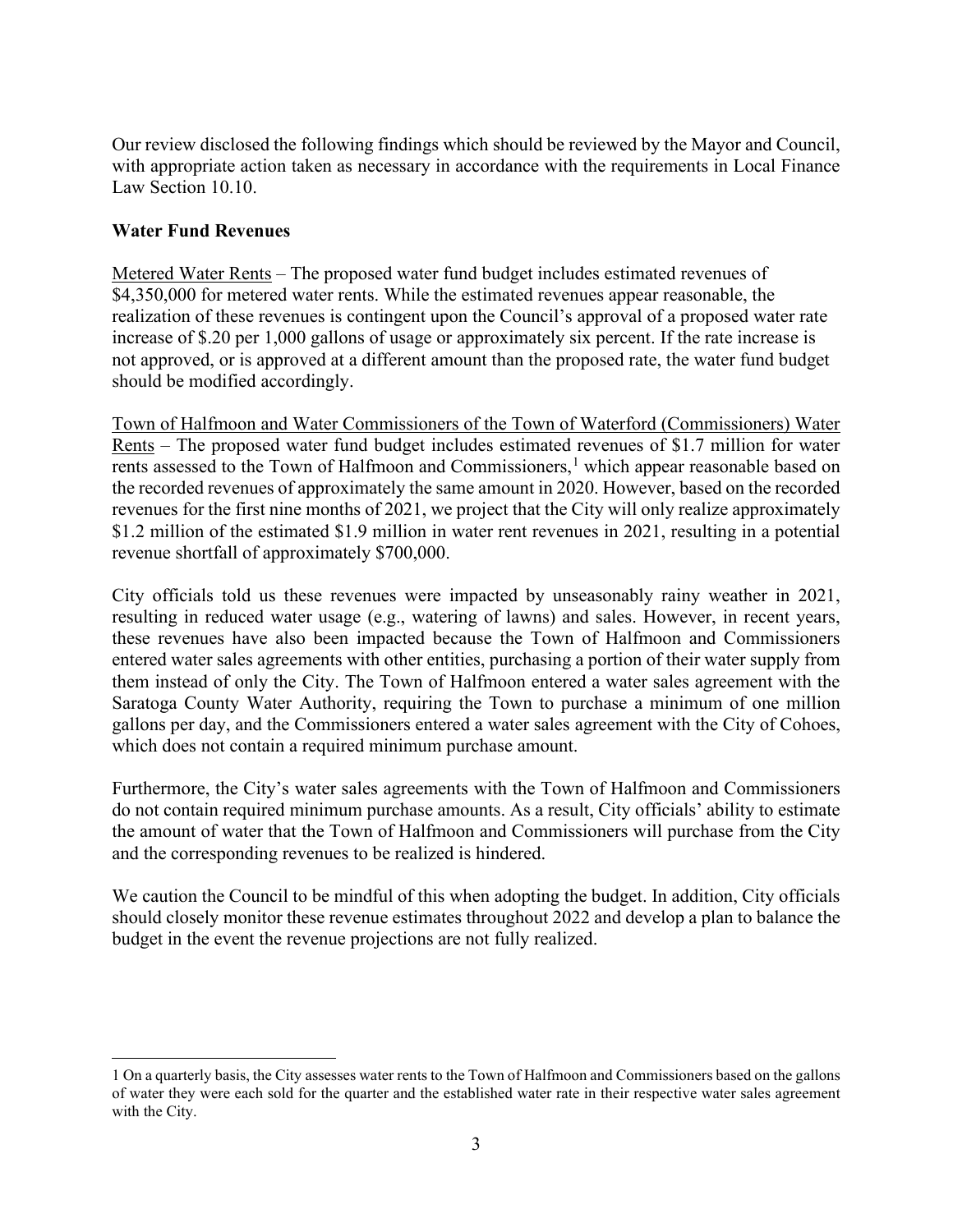## **Equipment and Vehicles**

The City's capital plan in the proposed budget includes the purchase of equipment and/or vehicles for the general, water and refuse funds totaling \$3,354,500, \$220,000 and \$655,000, respectively. Although the proposed general fund budget includes appropriations for the purchase of equipment and vehicles of \$500,000, only \$453,000 of these appropriations correspond to the expenditures included in the general fund capital plan.<sup>[2](#page-3-0)</sup> As a result, \$2,901,500 or 86 percent of the City's 2022 capital plan for the purchase of equipment and vehicles for the general fund remains unfunded through the proposed budget.

In addition, although the proposed water fund budget includes appropriations for the purchase of equipment of \$8,500, these appropriations do not correspond to the expenditures included in the water fund capital plan. Furthermore, the proposed refuse fund budget does not include appropriations for equipment and capital outlay. Consequently, all of the City's 2022 capital plan for the purchase of equipment and vehicles for the water and refuse funds remains unfunded through the proposed budget.

In recent years, the City has financed general and refuse fund equipment and vehicle purchases by issuing debt,<sup>[3](#page-3-1)</sup> rather than by including financing sources in the budget. The City's capital plan outlines and City officials told us that any general, water and refuse fund expenditures that are incurred for the purchase of equipment and vehicles by the City in 2022 that are not currently financed through the proposed budget will be financed by issuing debt.

While the City has included some current financing sources for the purchase of equipment and vehicles in the proposed budget, we encourage City officials to identify additional sources and to include them in the budget instead of continuing to rely on the issuance of debt to finance these purchases.

## **Tax Cap Compliance**

General Municipal Law Section 3-c establishes a tax levy limit on local governments. The law generally precludes local governments from adopting a budget with a tax levy that exceeds the prior year tax levy by more than 2 percent or the rate of inflation, whichever is less, unless the governing board first adopts a local law to override the tax levy limit.

The City's proposed budget includes a tax levy of \$27,732,[4](#page-3-2)11.<sup>4</sup> In adopting the 2022 budget, the Council should be mindful of the legal requirement to maintain the tax levy increase to no more than the tax levy limit as permitted by law, unless it properly overrides the tax levy limit.

<span id="page-3-0"></span><sup>2</sup> The \$453,000 consists of \$40,000 for Department of Public Works equipment, \$60,000 for golf course equipment and \$353,000 for all police department vehicles included in the capital plan.

<span id="page-3-1"></span><sup>3</sup> The City issued bond anticipation notes in 2017 through 2021 for the purchase of equipment and/or vehicles totaling \$370,000, \$642,695, \$3,544,000, \$2,377,000 and \$65,215, respectively. The City also issued serial bonds in 2019 and 2020 to redeem a portion of outstanding bond anticipation notes issued by the City for the purchase of equipment and vehicles totaling \$616,000 and \$1,456,464, respectively.

<span id="page-3-2"></span><sup>4</sup> This amount includes the City's proposed budget tax levy, overlay and omitted taxes, as well as a projected tax levy for the Troy Business Improvement District.